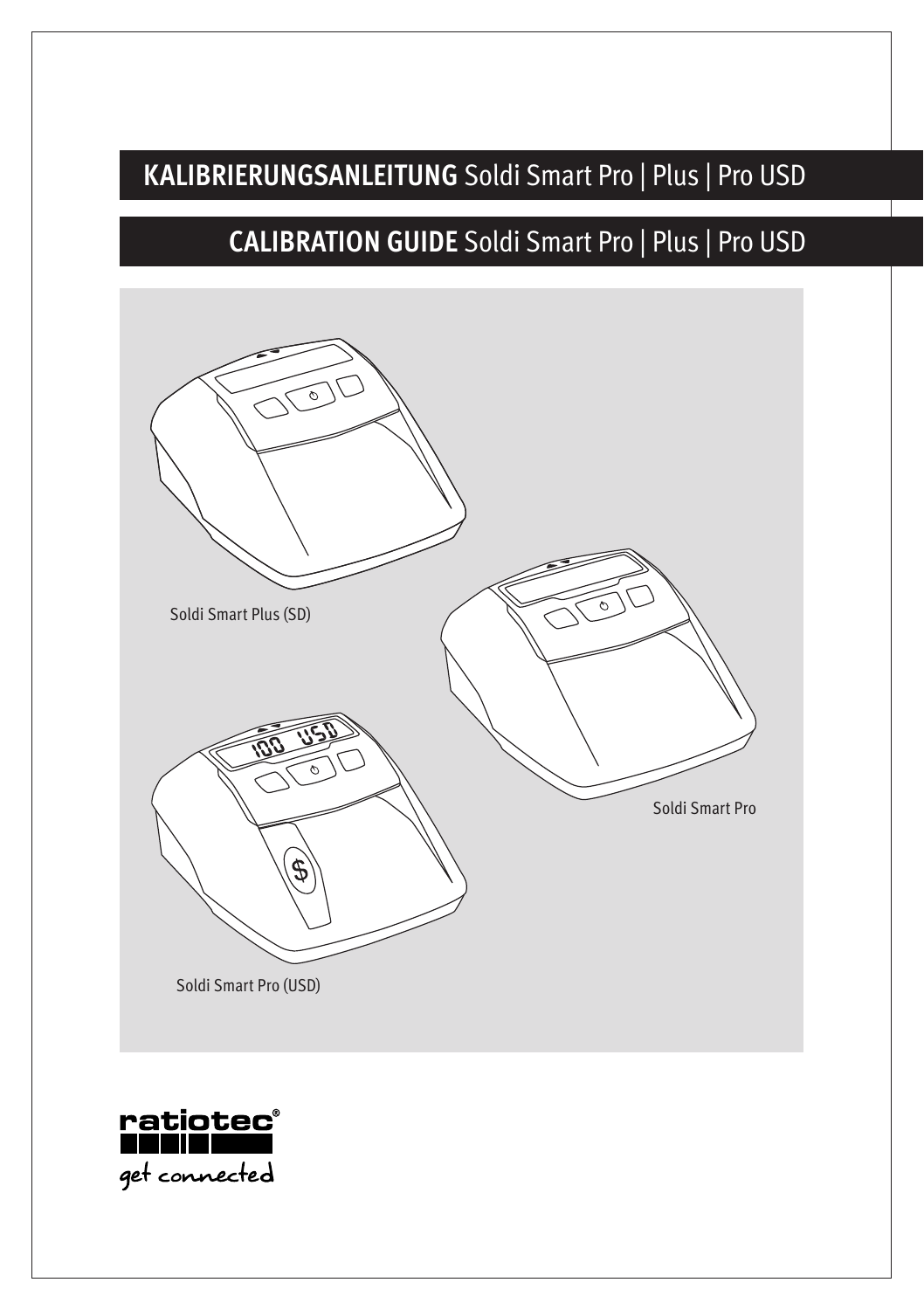### **KALIBRIERUNGSANLEITUNG** Soldi Smart Pro | Plus | Pro USD

## **CALIBRATION GUIDE** Soldi Smart Pro | Plus |Pro USD

| <b>SDE1</b> | <b>KALIBRIERUNGSANLEITUNG Soldi Smart Pro   Plus   Pro USD</b>            | 3  |
|-------------|---------------------------------------------------------------------------|----|
| <b>SENT</b> | <b>CALIBRATION GUIDE Soldi Smart Pro   Plus   Pro USD</b>                 | 4  |
| [1]         | MANUALE DI CALIBRAZIONE Soldi Smart Pro   Plus   Pro USD                  | 5. |
| <b>[ES]</b> | <b>INSTRUCCIONES DE CALIBRACIÓN DE Soldi Smart Pro   Plus   Pro USD 6</b> |    |
| [FR]        | <b>INSTRUCTIONS DE CALIBRAGE Soldi Smart Pro   Plus   Pro USD</b>         | 7  |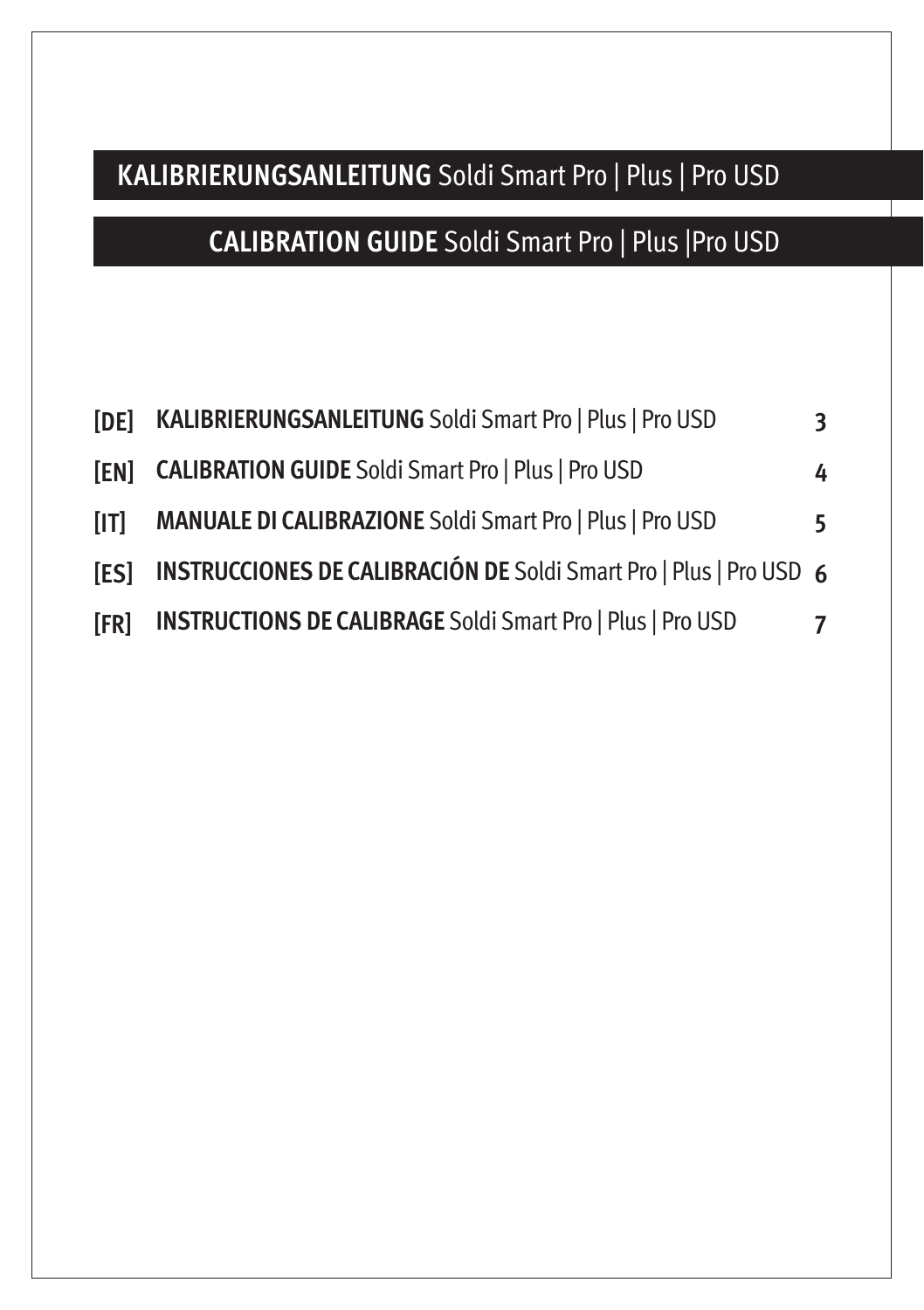## **[DE]**



#### **KALIBRIERUNGSANLEITUNG** Soldi Smart Serie Plus | Pro | Pro USD

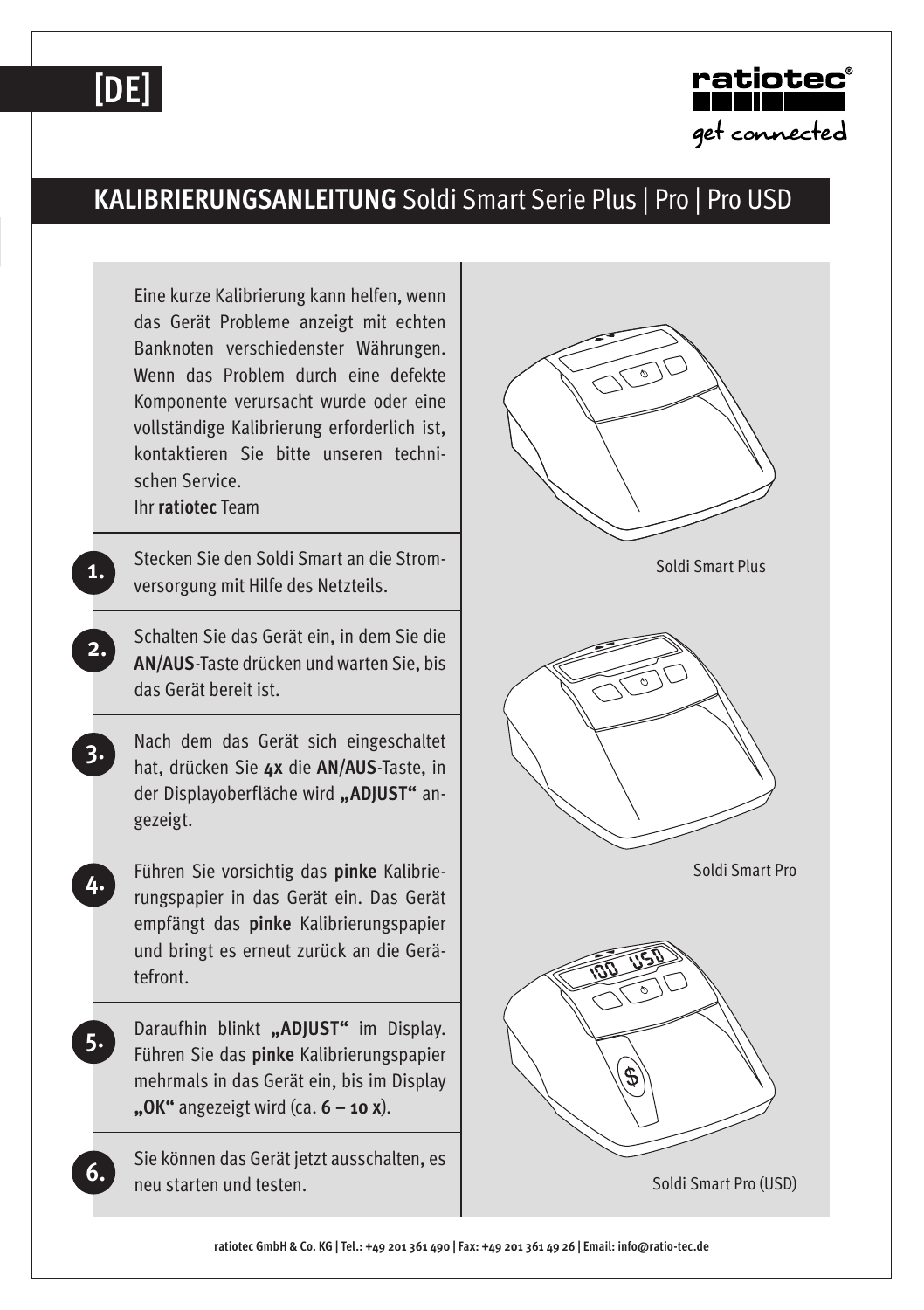# **[EN]**



#### **CALIBRATION GUIDE** Soldi Smart Serie Plus | Pro | Pro USD



**ratiotec GmbH & Co. KG | Tel.: +49 201 361 490 | Fax: +49 201 361 49 26 | Email: info@ratio-tec.de**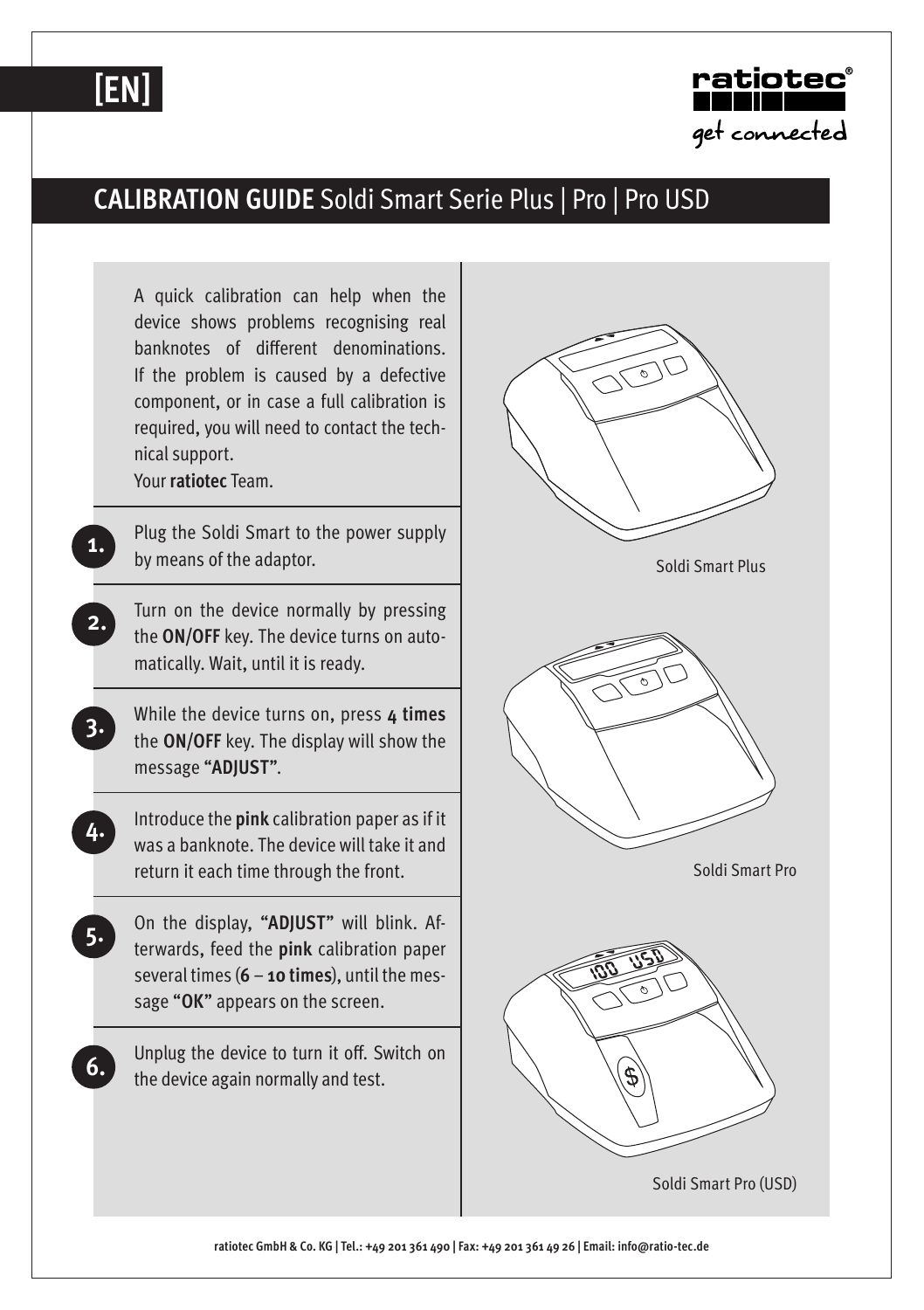



#### **ISTRUZIONI PER LA CALIBRATURA** Soldi Smart Serie Plus | Pro | Pro USD



**ratiotec Italia S.r.l. | Tel +39 0143 1509016 | Fax +39 0143 1509019 | E-Mail: info@ratio-tec.it**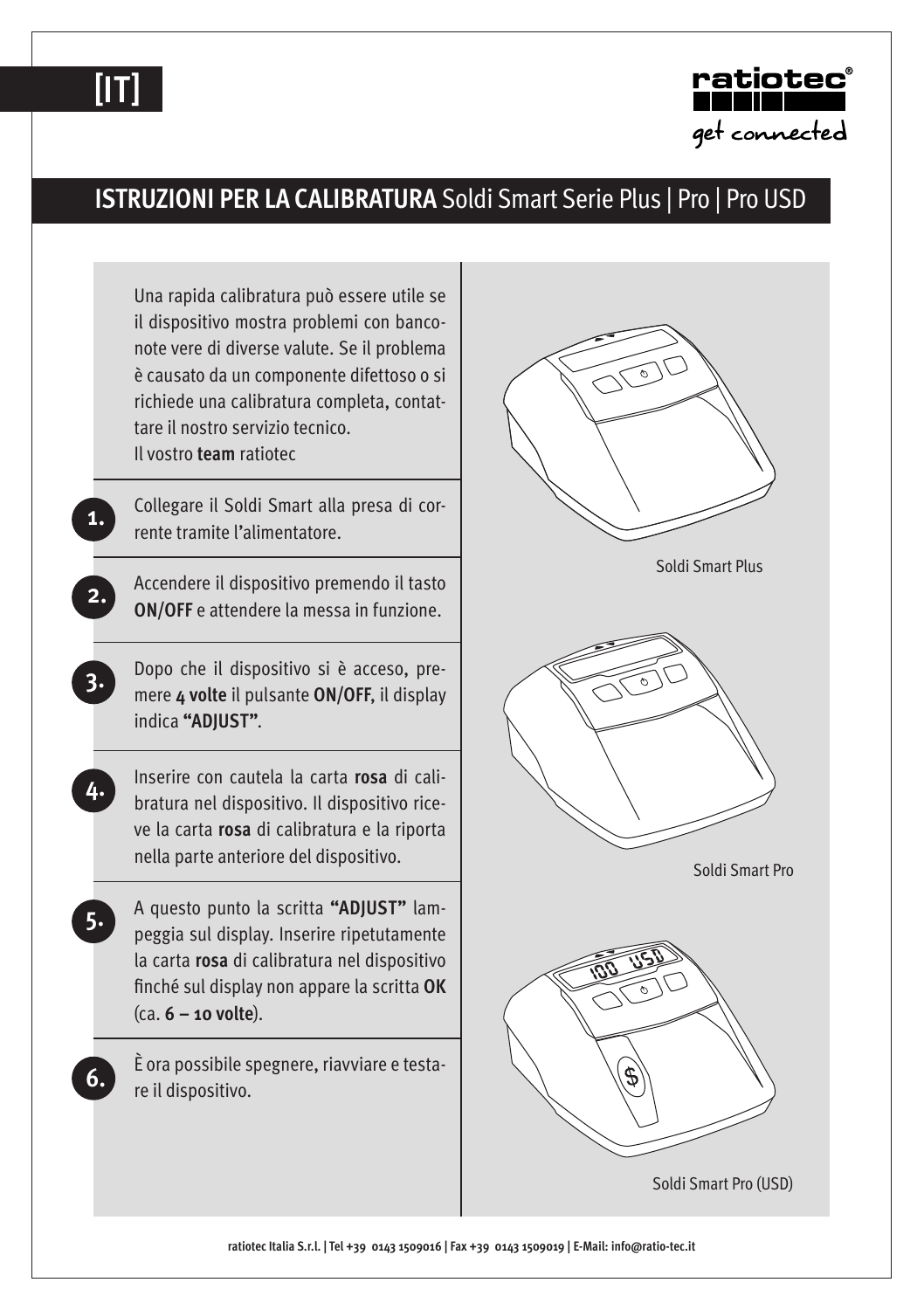



### **INSTRUCCIONES DE CALIBRACIÓN DE** Soldi Smart Serie Plus | Pro | Pro USD



**ratiotec GmbH & Co. KG | Tel.: +49 201 361 490 | Fax: +49 201 361 49 26 | Email: info@ratio-tec.de**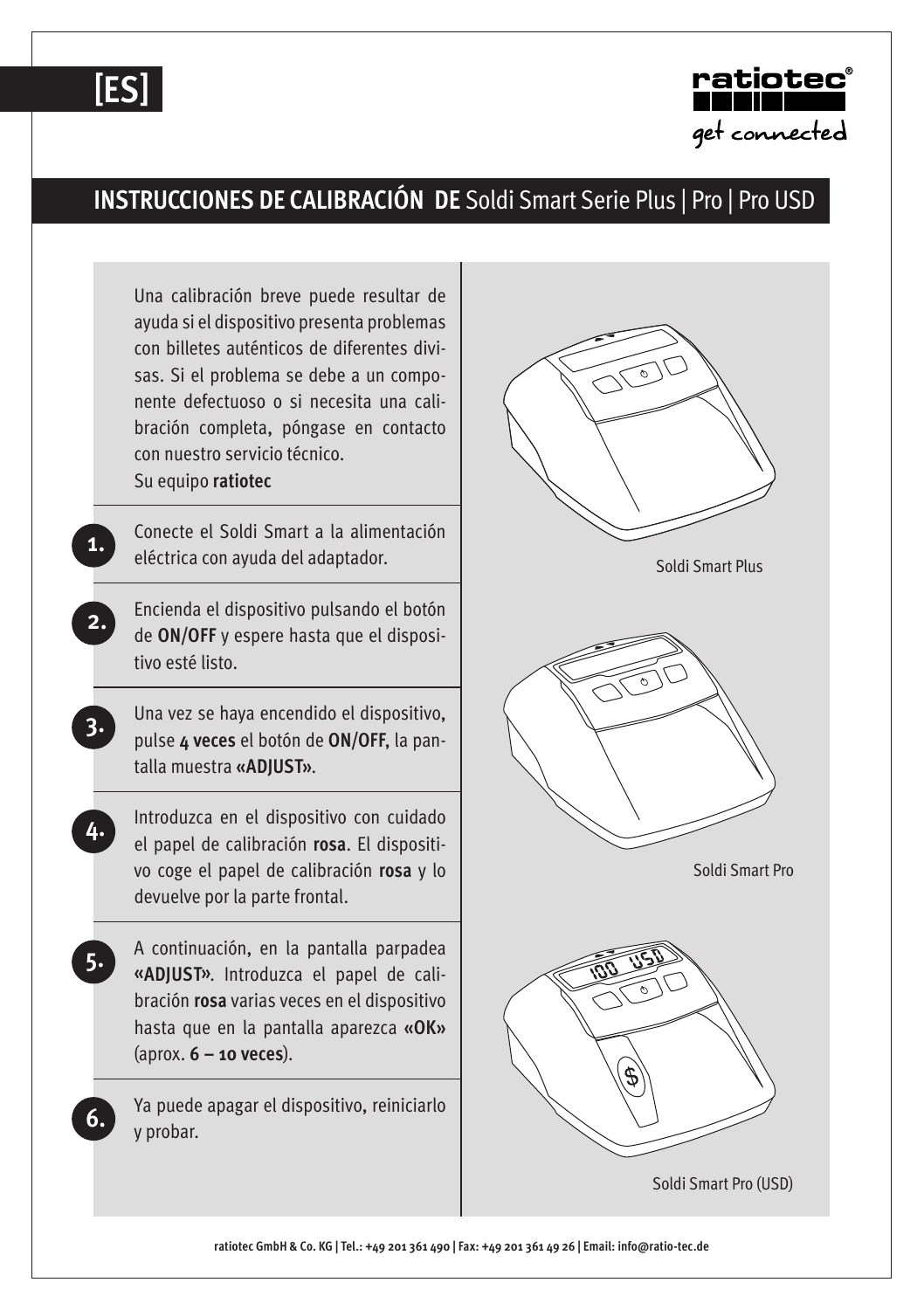# **[FR]**



### **GUIDE D'ÉTALONNAGE** Soldi Smart Series Plus | Pro | Pro USD



**ratiotec GmbH & Co. KG | Tel.: +49 201 361 490 | Fax: +49 201 361 49 26 | Email: info@ratio-tec.de**